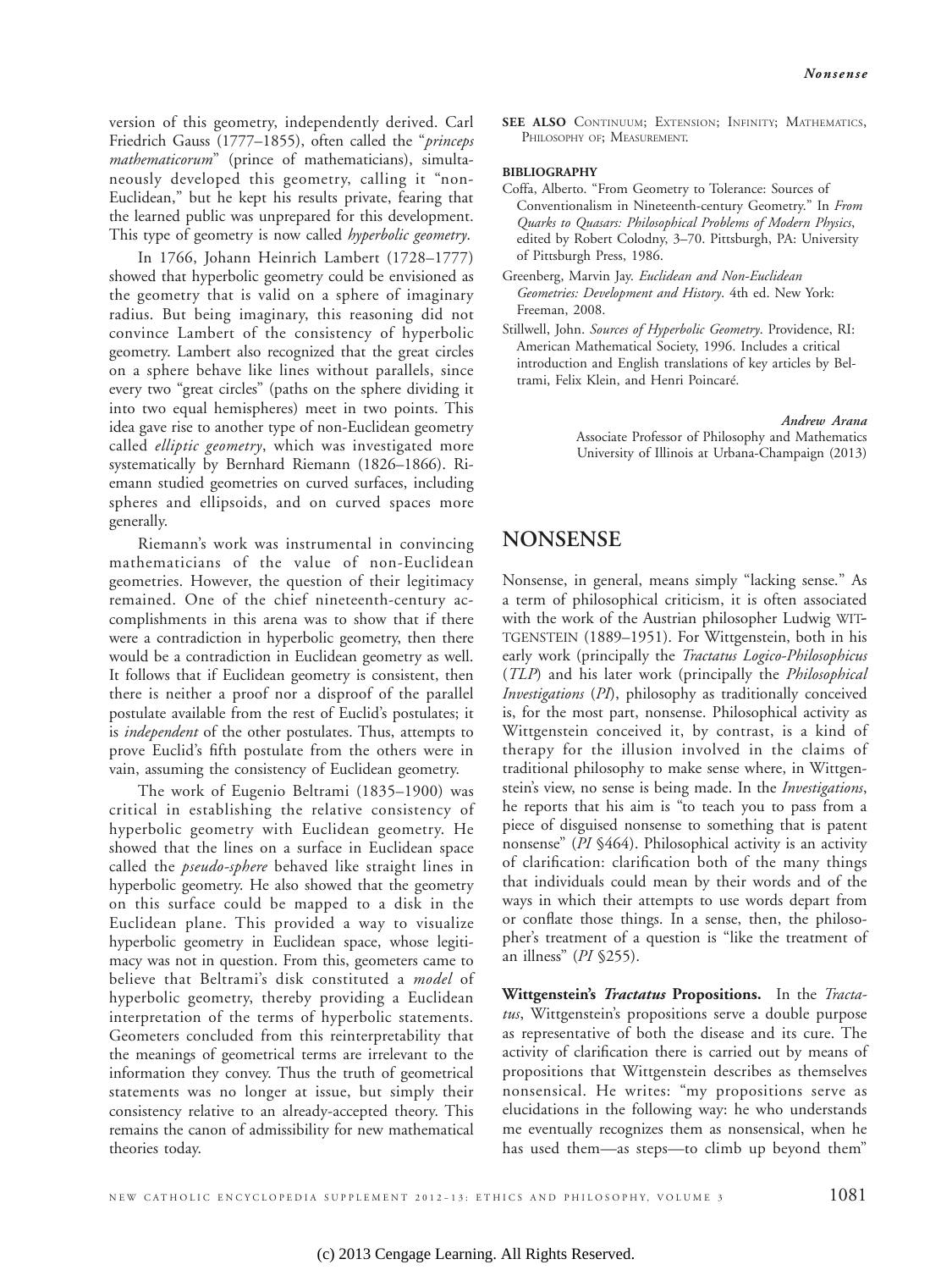(*TLP* §6.54). Commentators have interpreted that remark, even at a broad level, in vastly different ways.

A central issue that is at stake in that disagreement is the nature of nonsense and what it can or cannot help one to achieve. For many commentators (Gertrude Elizabeth Margaret ANSCOMBE [1919–2001], Peter Geach [1919–], and P. M. S. Hacker [1939–] foremost among them), the nonsense-sentences of the *Tractatus* achieve their elucidatory and clarificatory purposes not merely by revealing the emptiness of the forms of the words to which individuals are attracted in philosophy, but by bringing them to appreciate certain fundamental and inexpressible features of the logical structure of the world and of language, features that underwrite the very possibility of making sense but that cannot themselves be captured in propositions that do make sense. They do this by deliberately flouting the rules of logical syntax, rules that determine what it is to make sense, and combining words in ways that violate the logical structure of language (and are therefore nonsense) precisely to draw attention to that structure. In this way, they gesture at what in Wittgenstein's terminology can only be shown and cannot be said (*TLP* §4.1212). Thus, they are nonsense of a quite special kind, a kind that is philosophically illuminating in a unique way.

**A New Wittgenstein?** A series of articles by James Conant and Cora Diamond (Conant 1998 and 2002; Diamond 1995) focusing on the philosophical viability of that notion of nonsense and the plausibility of its attribution to Wittgenstein has led increasing numbers of commentators to reject that picture of Wittgenstein's aims. Conant and Diamond argue that such a view involves adherence to what Conant calls a substantial view of nonsense, according to which there are (at least) two logically distinct kinds of nonsense: mere nonsense, consisting of words to which no meaning has been given in that context, and substantial nonsense, consisting of words whose meanings clash, thereby creating a determinate but illogical whole. Putative examples of the latter often discussed in the literature (Diamond 1995) include "Caesar is a prime number" and "Chairman Mao is rare." Against this, Conant and Diamond insist the idea of substantial nonsense is absurd: from a logical point of view, mere nonsense is the only kind of nonsense there is. The latter claim connects deeply with issues in philosophy of language concerning the relative priority of word-meaning and context in fixing the content of an utterance (Dain 2008) and has led to an extensive literature on the nature and communicative potential of nonsense (e.g., Kremer 2001; Moore and Sullivan 2003; Conant and Dain 2011).

**Logical Positivism.** Wittgenstein's attack on traditional philosophy in the *Tractatus* had a major influence on the

philosophy of LOGICAL POSITIVISM and the verification theory of meaning, according to which, in broad terms, a sentence is meaningful if and only if it is either true by definition alone or is empirically verifiable (either in principle or in practice). However, repeated attempts (most notably by A. J. Ayer in his *Language, Truth, and Logic*) to articulate criteria of verifiability in such a way as to exclude as nonsense traditional philosophy, but not scientific generalities, met with failure, and the principle itself, being neither true by definition nor empirically verifiable, is widely held to imply its own nonsensicality. Moreover, and as with other putative criteria of meaningfulness, application of the verification principle always seems to come too late: to tell whether or not a given sentence is indeed verifiable one must first understand what the sentence says, but having done that it would be absurd then to say that the sentence in fact says nothing, and if one fails to understand it despite one's best efforts, then one does not have anything of the right category to which to apply the principle, and nothing more would be learned in applying it. Hence, the use for a theory of meaning imagined by the positivists, to identify criteria for distinguishing sense from nonsense, seems to be a chimera.

A final question connected to the use of nonsense as a term of philosophical criticism is whether it is plausible that one could ever suffer from illusions of meaning something in the manner suggested. Here, Wittgenstein credits Bertrand RUSSELL (1872–1970) with showing that the logical form of a sentence may differ utterly from its surface appearance and so with showing how, deceived by the surface appearance of a sentence, one may be led unwittingly into talking nonsense.

**SEE ALSO** EMPIRICISM, LOGICAL; VERIFIABILITY AND VERIFICATIONISM.

## **BIBLIOGRAPHY**

- Ayer, A. J. *Language, Truth, and Logic*. 2nd ed. London: Victor Gollancz, 1946.
- Conant, James. "The Search for Logically Alien Thought: Descartes, Kant, Frege, and the Tractatus." *Philosophical Topics* 20, no. 1 (1991): 115–180.
- Conant, James. "Wittgenstein on Meaning and Use." *Philosophical Investigations* 21, no. 3 (July 1998): 222–250.
- Conant, James. "The Method of the *Tractatus*." In *From Frege to Wittgenstein: Perspectives on Early Analytic Philosophy*, edited by Erich Reck, 374–462. Oxford: Oxford University Press, 2002.
- Conant, James, and Edmund Dain. "Throwing the Baby Out." In *Beyond the Tractatus Wars: The New Wittgenstein Debate*, edited by Rupert Read and Matthew Lavery, 66–83. London: Routledge, 2011.
- Dain, Edmund. "Wittgenstein, Contextualism, and Nonsense." *Journal of Philosophical Research* 33 (2008): 101–125.
- Diamond, Cora. "What Nonsense Might Be." In *The Realistic Spirit: Wittgenstein, Philosophy, and the Mind*, 95–114.